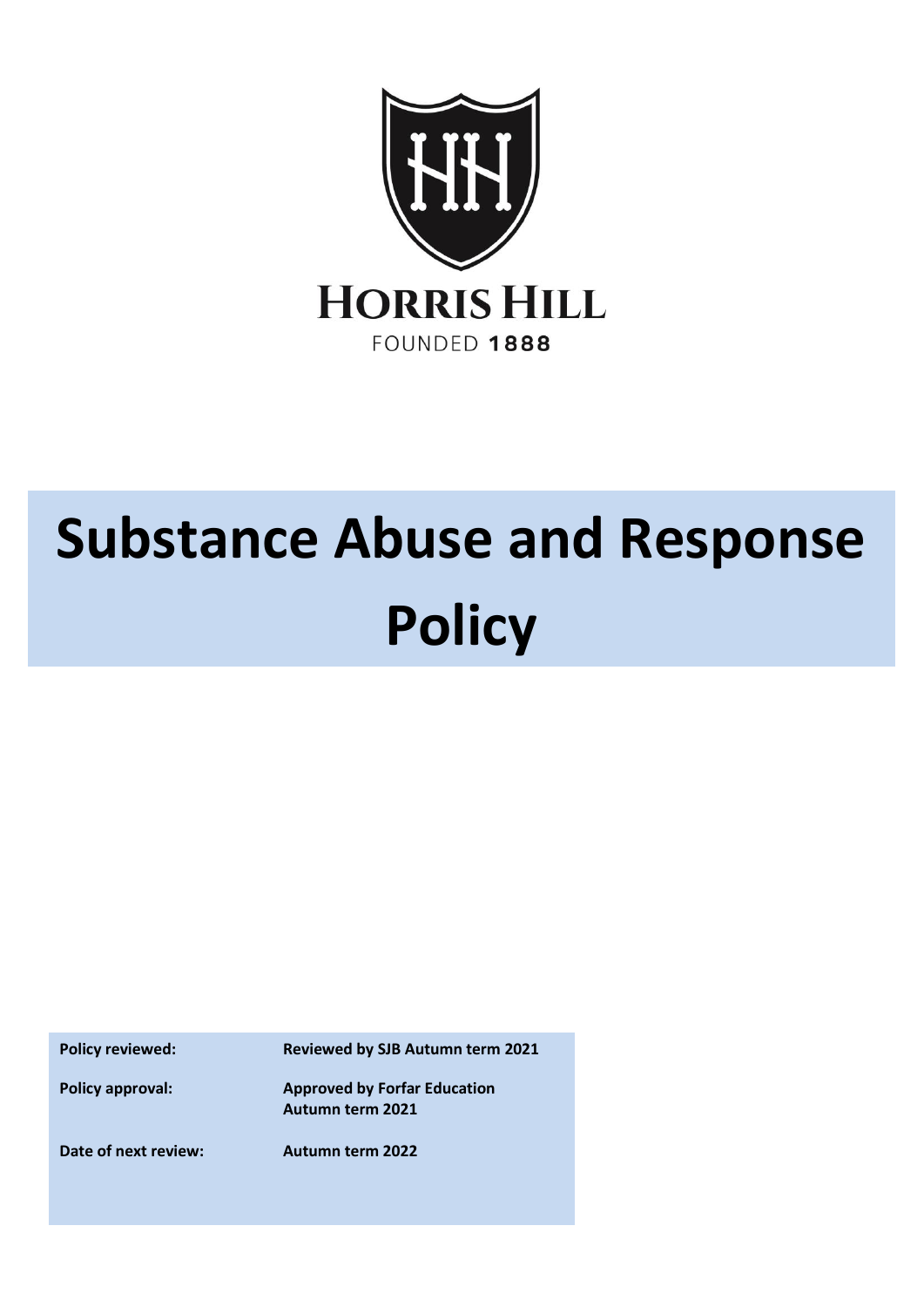## **Horris Hill's position on Substance abuse**

This school condones neither the use of illegal substances (including psychoactive substances such as 'legal highs'), alcohol or tobacco nor the misuse of glue, solvents, prescribed and over-thecounter medicines.

This school acknowledges the importance of its pastoral role in the welfare of young people, and through the general ethos of the school, will seek to encourage pupils to make informed decisions in order to promote a healthy lifestyle.

Whilst it is highly unlikely that any pupil at Horris Hill will become involved in substance abuse during their careers with us, especially bearing in mind their age, it is not impossible.

## **DEFINITION**

## **Drugs**

In this policy the term 'drug' is used to include:

- (i) illegal substances
- (ii) substances which are legal but can be misused

Some of these substances would **not** be acceptable for possession and use by pupils on school premises under any circumstances, e.g. alcohol, tobacco

Other substances, for example, glue, solvents and over-the-counter medicines, would be acceptable for possession and use on school premises, provided this is for their proper, intended purpose and, in the case of over-the-counter medicines, under the supervision of the school's medical department.

## **Psychoactive Substances**

Horris Hill acknowledges The Psychoactive Substances Act 2016 which creates a blanket ban on the production, distribution, sale and supply of psychoactive substances in the United Kingdom.

The Act introduces a definition of a psychoactive substance (which includes substances previously known by the generic term 'legal highs') but states that substances such as food, alcohol, tobacco, caffeine, medicinal products and controlled drugs are excluded from its scope.

The Act also sets out new offences of, amongst others:

- producing a psychoactive substance
- supplying or offering to supply a psychoactive substance
- possessing a psychoactive substance with intent to supply
- importing or exporting a psychoactive substance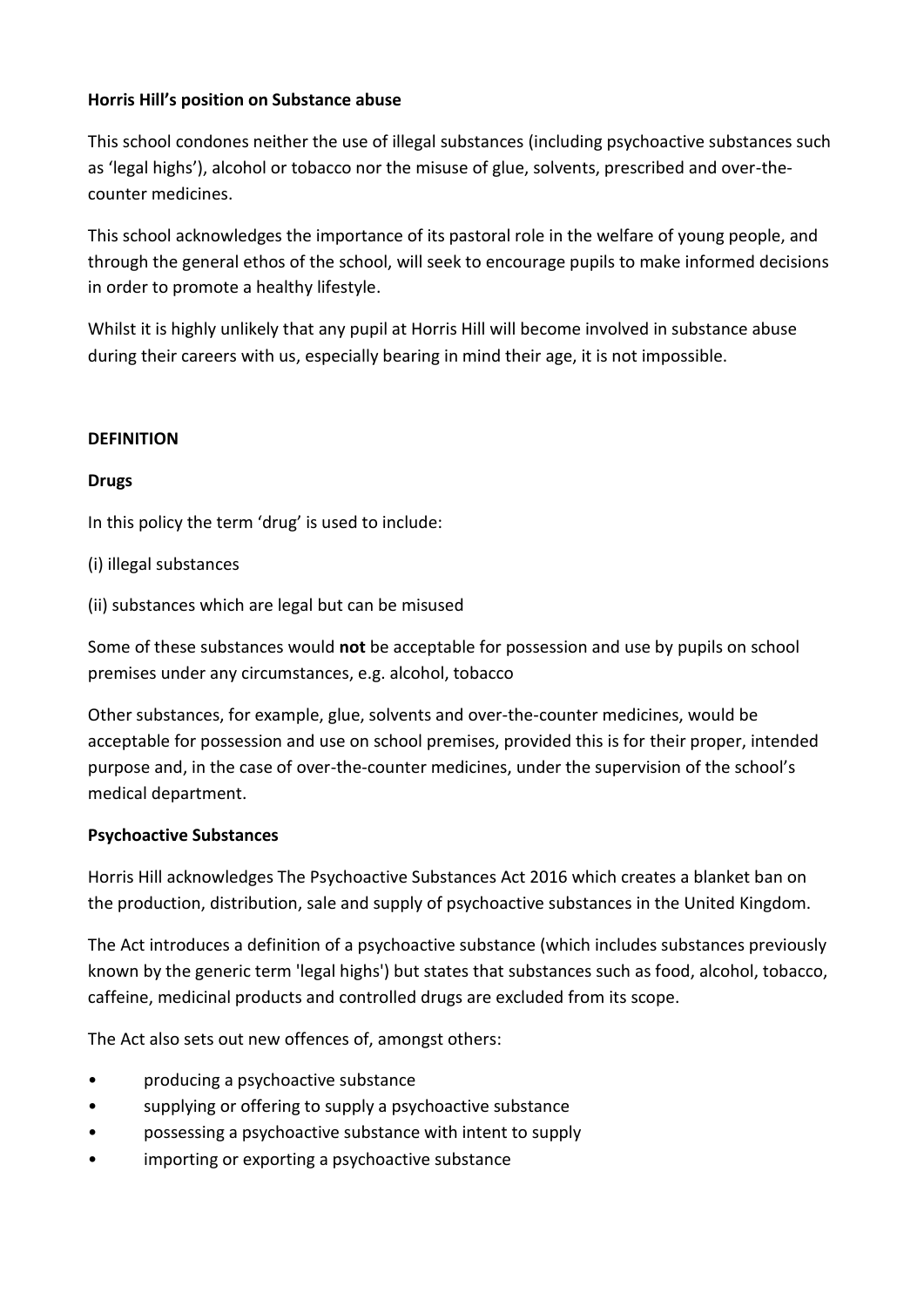## **In School**

'In school' is taken to mean on school premises, including buildings and grounds. This can extend beyond the school gates when a pupil is wearing school uniform or travelling in the school minibus. The school policy also applies to off-site activities, visits and school trips, including those abroad.

The policy also relates to possession of illegal drugs by parents/carers and any visitors to the school.

#### **Drugs Education**

Education about drugs is delivered to Yr8 pupils through a talk by a member of the school's medical team as part of the PSHE programme in the summer term before they leave.

The programme aims:

- to enable students to make healthy, informed choices by increasing knowledge, increasing awareness and challenging attitudes. In addition, the talk aims:
- to provide accurate information about substances; to increase understanding about the implications and possible consequences of use and misuse; to encourage an understanding for those experiencing or likely to experience substance use.
- to enable young people to identify sources of appropriate personal support.

## **Management of Drugs in School and Response (including police involvement)**

In dealing with a child involved with drugs the school has to consider the good of the whole community as well as that of the individual.

If a student is found in possession of drugs (including legal drugs) at school the parents will always be informed.

If a student is found in possession of a substance suspected of being illegal the school will inform the police.

A member of staff may search a student's locker, or school bag, or other school property where (s)he has reasonable cause to believe it contains unlawful items, including illegal drugs. There should be a witness present and a receipt given for any item removed.

Where students are suspected of concealing drugs they will be encouraged to produce these voluntarily. If a student refuses, the police will be called in to deal with the situation.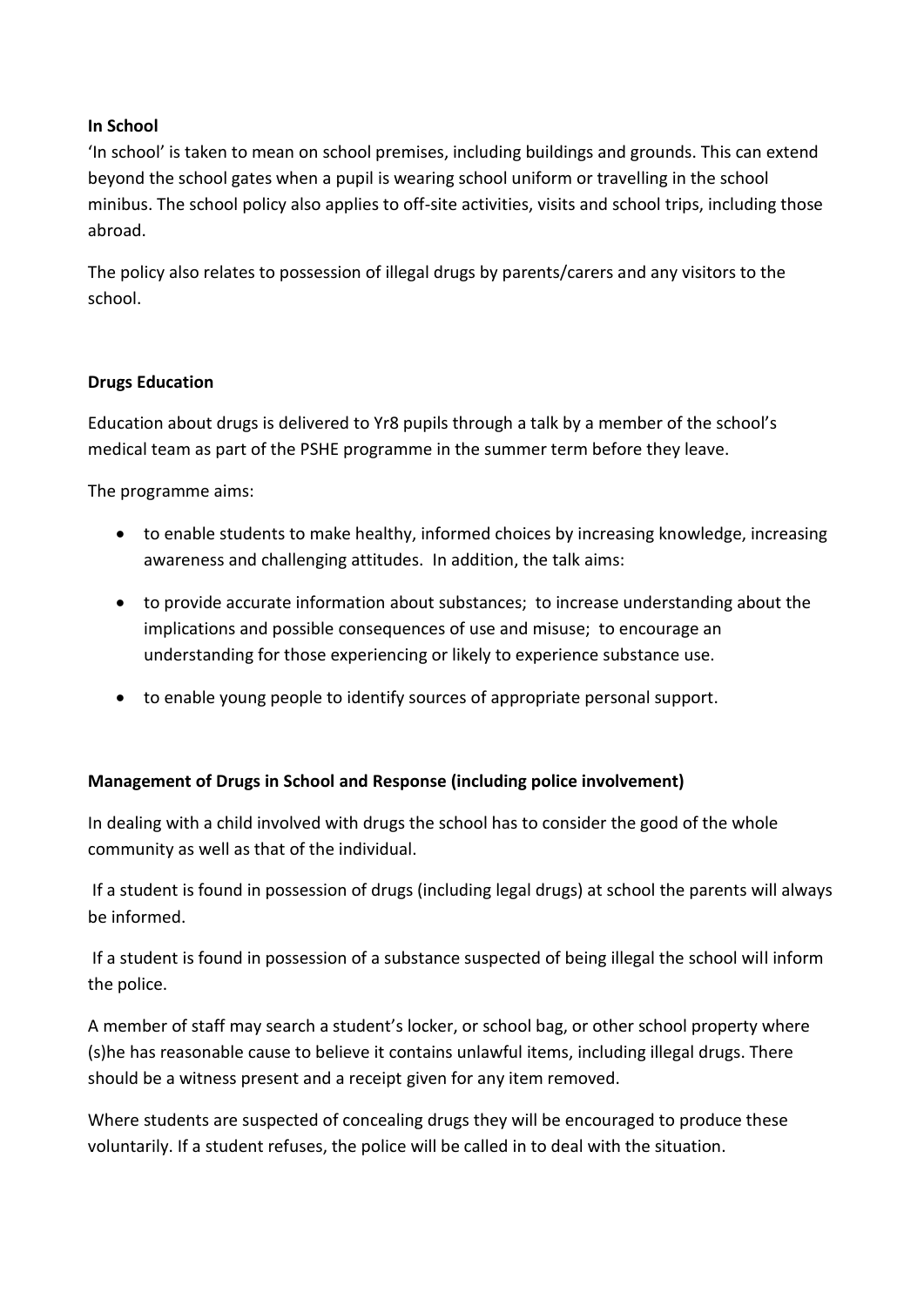Any suspected illegal drugs can be lawfully seized by staff and retained in locked storage pending the arrival of police. Staff seizing suspected drugs should avoid any skin contact with the drugs if possible, and preserve any relevant packaging.

Any parent/carer suspected to be under the influence of drugs may be asked to leave school premises.

Any member of staff found in possession of suspected illegal drugs will be dealt with through this policy and any relevant internal discipline policy.

Individual incidents will be dealt with according to the circumstances involved. Sanctions will be designed to ensure the student's continued education and support for his well being. Students will be offered appropriate counselling and support as available within the school and parents may be offered contacts with agencies who offer support to young people overcoming drug related problems. The school child protection procedures may be invoked if there is significant concern for a child's safety.

When all other reasonable steps have been taken, or depending on the gravity of the situation, it may prove necessary to exclude the child from school, and in extreme cases to make a permanent exclusion as the final sanction.

Any pupil selling/supplying illegal substances or intending to sell/supply illegal substances on the school campus will be excluded permanently.

**Searching pupils and their belongings.** See Good Behaviour Policy

## **RESPONSE**

## **Actions to be taken in incidents involving the misuse of drugs**

1. Any member of staff suspecting, or having knowledge, of any pupil taking, having possession of, or being involved with the misuse of any type of drug must immediately report the boy(s) involved to the Headmaster.

2. The Headmaster will inform the parents of any boy(s) involved in the misuse of drugs.

3. The parents of any boy found misusing drugs, either on the school premises or on any form of school trip, will be expected to come into school to have a meeting with the Headmaster or the Deputy Headmaster, and the boy's tutor (*at the Headmaster's discretion*), with the boy present, to discuss his actions.

After the initial meeting with parents, boy(s) and relevant members of staff, the Headmaster may at his discretion apply the following guidelines:-